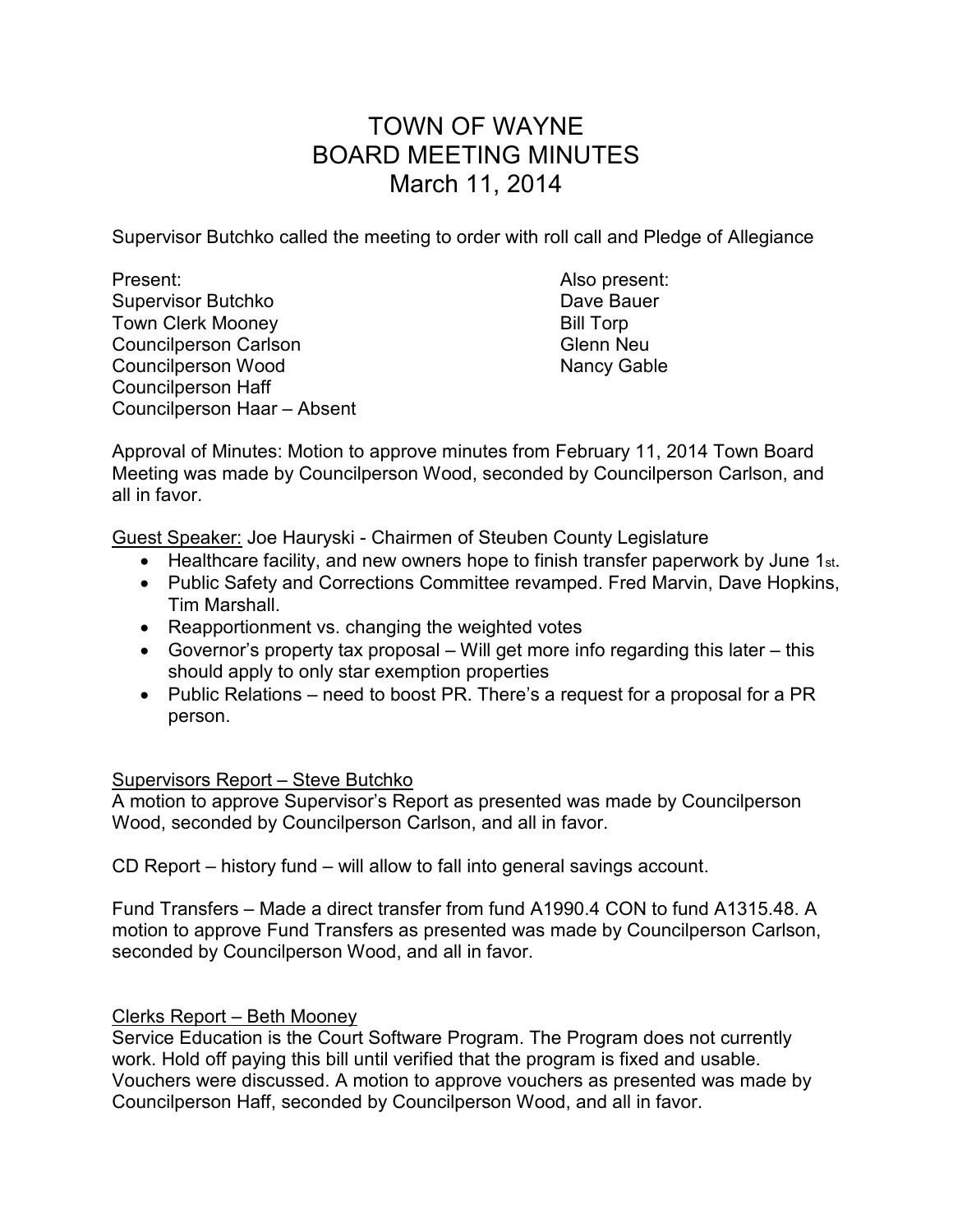### Highway Superintendent Report

2 bids were received for the sale of the truck. The highest bid came in at \$110. The highest bid was accepted as advertised.

2 bids were received for the garage door. A motion was made, subject to a review of the specifications, to accept Martin's bid by Councilperson Carlson, seconded by Councilperson Haff, and all in favor.

The signed county wide shared highway service agreement was presented. No action needed.

Property Assessor Report Equalization of RER at 100% - Lots of concern on Waneta

All senior citizens eligible for STAR program have been accounted for.

Paperwork was filed regarding an owner unknown parcel between Bubbling Springs Road and Hickory.

Mr. Torp discussed options for transition of the assessor position. Options include training a new person (can take years), asking Mr. Dave Oliver (assessor for Town of Urbana and Town of Pulteney) to take over this area, making this position a full time with benefits position, and/or consolidation of assessment practices for communities. The best match for shared services would be Wayne, Urbana and Pulteney because they are all 'like' communities. The action plan is for Mr. Butchko will follow up with Mr. Oliver, and to call the office of real property tax services.

Discussion of adding a 5-10 year property tax umbrella over Zone A (special tax district) on Waneta Lake, to allow homeowners to improve property without a tax raise. This is for an incentive to improve property and improve the look of the community.

Code & Zoning Officer Review of report as submitted.

## Planning Board Report

The Planning Board is down to 4 members. Chris Mooney was recommended as a permanent planning board member. Councilperson Carlson made a motion to appoint Mr. Mooney to the planning board. It was seconded by Councilperson Wood, and all in favor.

Mr. Neu will send an email with all planning board members and their terms.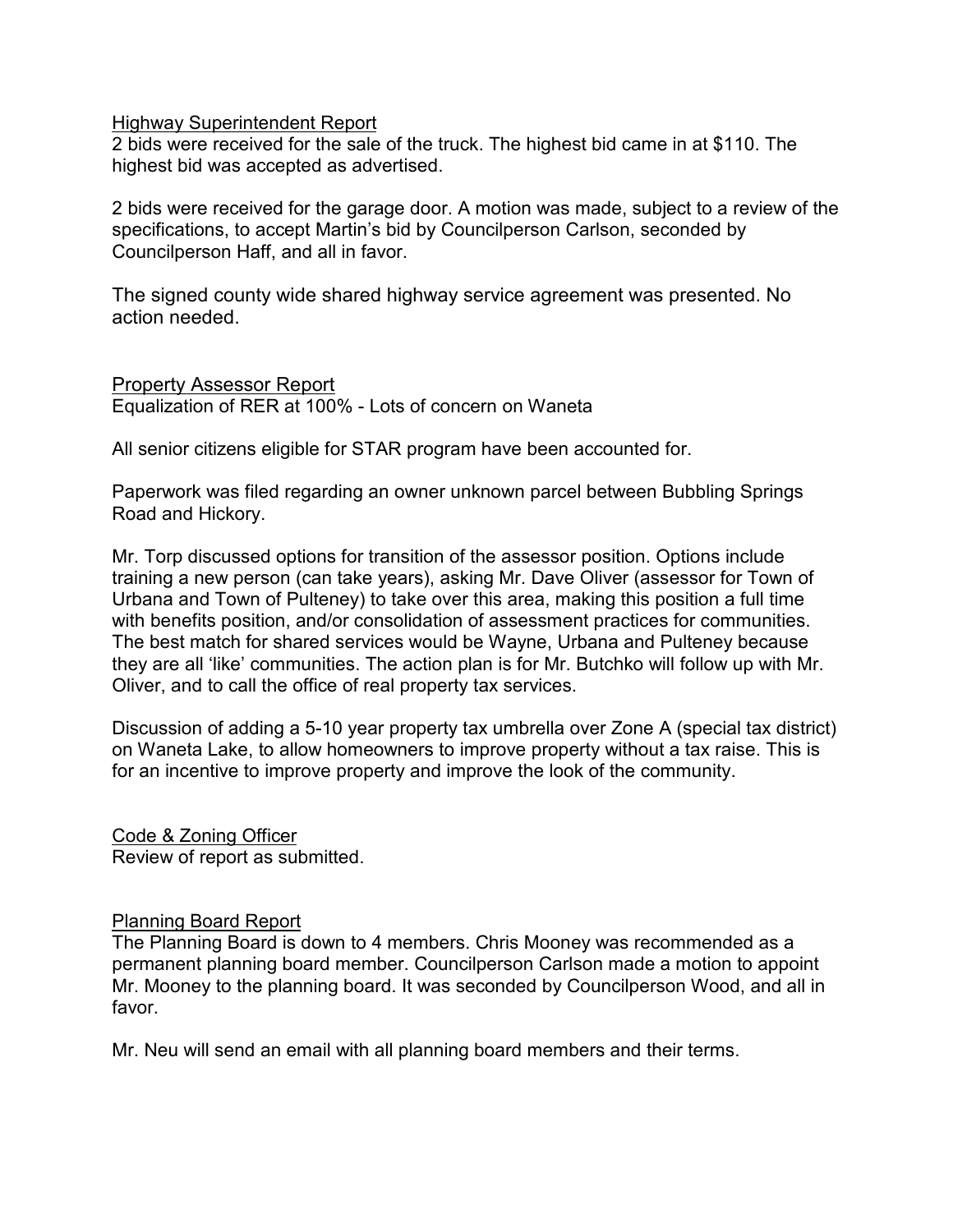Mr. Neu attended a training session regarding 'unfavorable' town zoning. We need to consider adding some regulations that have been omitted from the current regulations. The current land use regulations are currently in attorney's hands for comments and review, and hope to have them by next board meeting. Will discuss at that time.

## Watershed Inspector

KWIK board had a special meeting in Jerusalem. New Contract Manager Yates Soil and Water starts April 1st. Will redo policies and procedures and bylaws for the new manager over the course of this year

. DOH to speak at next KWIK board meeting to discuss any changes that might be considered

IMA – Intermunicipal Watershed Agreement – still in draft form – reviewed by Schuyler legislation. Will need Town Board to review for next meeting.

### Dog Control Officer

Dangerous Dog law has been resolved. We are already covered by Article 7

History Group Review of report as submitted.

### Unfinished Business

Resolution #1 – For authorization of appropriation of 20% local match for the grant for engineering planning grant for septic system for Zone A. Township will have no actual dollars in this, it's all 'in kind' time. Motion to approve resolutions made by Councilman Carlson, seconded by Councilman Haff, all in favor.

Resolution #2 – For the same thing. Councilperson Lois made a motion to approve, seconded by Councilperson Haff, all in favor. May be subject to SEQR.

Playground - For the playground architects. Time will be about 6 weeks from order. Will be weather dependent. Total is around \$21,000. \$25,000 has already been budgeted. There is a possibility of getting Taylor Foundation money, and perhaps a grant. Motion to proceed contacting architect with cap of budget of \$25,757 made by Councilperson Haff, seconded by Councilperson Carlson, all in favor. Lois will contact playground folks to move ahead as planned.